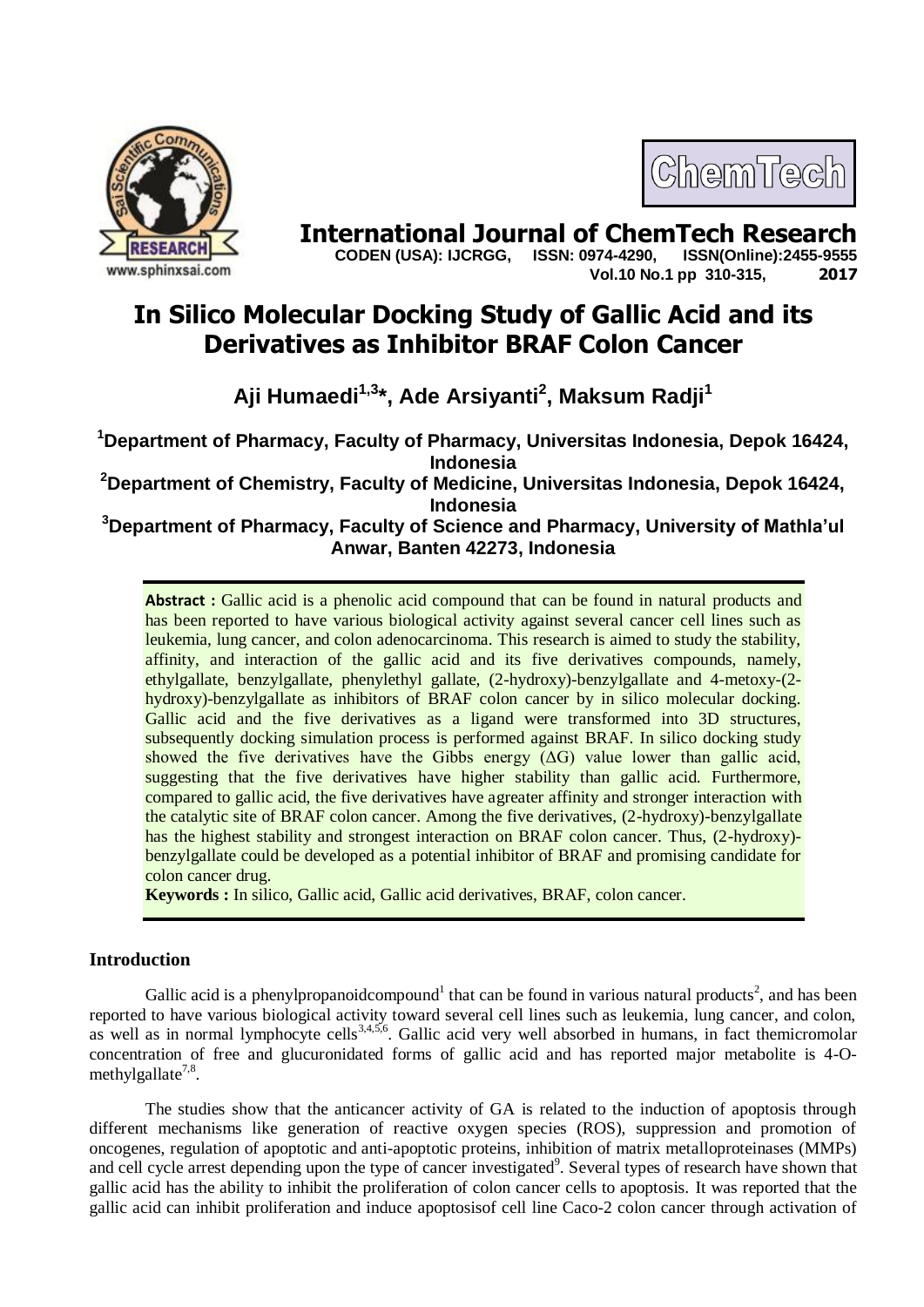caspase 310,11. Whereas Hwang *et al*, (2007) suggested that Gallic acid is able to inhibit and decrease the expression of COX-2 in HT-29 cells through modulation of AMPK (AMP-activated protein kinase)<sup>12</sup>. FurthermoreSubramanian *et al*, (2016) also found that the gallic acid has antiproliferative effect by showing morphological and biochemical changes to apoptosis in cell line HCT-15 colon cancer<sup>13</sup>.

The research of interaction molecular gallic acid to protein targets have been conducted by several researchers with the method of molecular docking, including research conducted by Yang *et al*, (2006) showed that the gallic acid has potential as a drug candidate for the treatment of breast cancer and liver by inhibition the activity of epidermal growth factor receptor (EGFR) tyrosine kinase<sup>14</sup>. Gallic acid derivatives, namely aril-3,4,5-trimethyl gallate also has potential as an anti-inflammatory by inhibition the activity of COX-1 and COX-2<sup>15,16</sup>. While Amaravani *et al*, (2012) showed that the results of the analysis docking for gallic acid derivatives, that is  $2 - [(2E, 4E)$  -hexa-2,4-dienyl -3,4,5-trihydroxybenzoic acid,  $(3.4, 5$ -trihydroxybenzoyl) 3,4,5trihydroxybenzoate and 3-hydroxy-4-sulfooxybenzoic as strong inhibitors of the  $COX-2^{17}$ .

One effort that can be done is by inhibition the activity of BRAF mutation. BRAF mutations causing the activation of mitogen-activated protein kinase pathway and EGFR, which plays an important role in cell proliferation and cancer progression<sup>18,19, 20</sup>. It has been reported that BRAF mutations occur about 10% -18% of colon cancer<sup>21,22</sup>. This research was designed to know the potential of gallic acid and its derivatives as BRAF inhibitor of colon cancer by observing the affinity and interaction of the ligand when bound to the residue BRAF (5C9C) through the process of molecular docking.

## **Experimental**

#### **Material**

The structure of Gallic acid ligand (Fig. 1) and its derivatives as well as comparative ligand (anticancer drugs) (Fig. 3) drawn by the software. While the BRAF crystal structure with code 5C9C downloaded from the Protein Data Bank (http://www.rscb.org/pdb/) (Fig. 2). The tools used are the hardware and software. Hardware in the computer form with the appropriate specifications for the docking process, and software consisting of MarvinSketch 15.5.11, Chimera 1.10.2, Python Molecule Viewer 1.5.6rc3, Autodock 4.2, PyMOL 1.7.4.5 and LigPlot v.1.4.5.

## **Methods**

The first stage is the preparation of macromolecular structures targets include search and downloads, optimization and separation of residues nonstandard.Macromolecular structure downloaded from the web PDB with code 5C9C for BRAF.Further optimization is done by using UCSF Chimera. The second stage is the preparation of the ligand which includes the manufacture of 2D structures, changes in the structure into 3D, as well as the addition of a hydrogen atom and Gasteiger energy. The third stage is done is file creation Grid Parameter File (GPF) and Docking Parameter File (DPF) macromolecular complexes with ligands using Autodock 4.2 software. Furthermore, the process of docking simulations between macromolecular and ligands of operated using the program "command prompt" produces a file with a file format \* .glg for GPF and \* .dlg to file DPF. The last stage is the analysis of simulation results docking.



**Fig 1. Molecule structure of gallic acid Fig 2. Crystal structure BRAF**

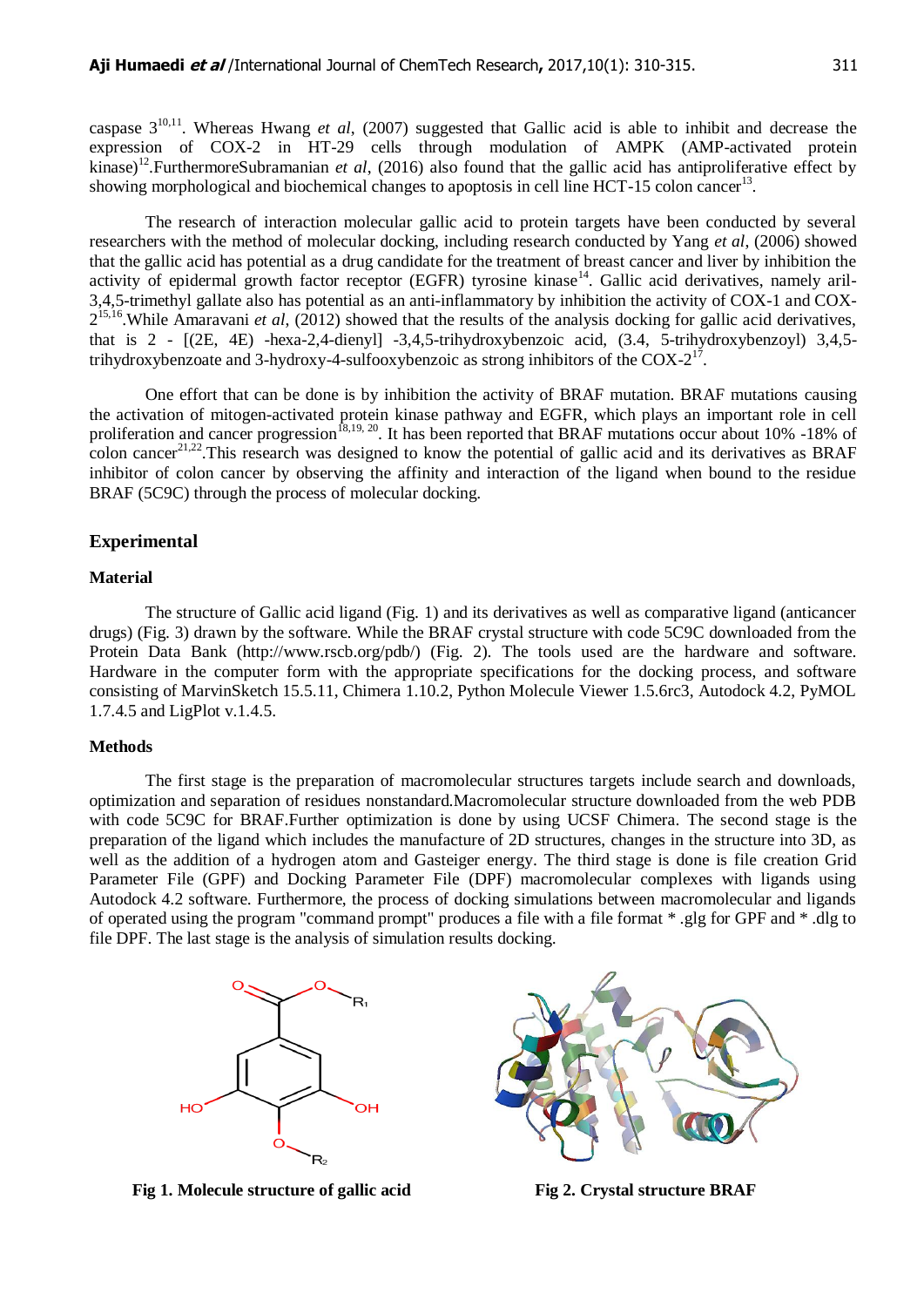

# **Fig 3. Molecule structure of cetuximab**

#### **Result and Discussion**

Docking studies were performed to evaluate the effect of ligands on the macromolecules BRAF. The Gibbs energy reflects the interaction energy between the ligand-protein complex and which has the lowest energy showed more stable interactions. Docking simulation results can be seen in Fig. 4.



**Fig 4. The value of Gibbs Energy (kcal/mol) gallic Acid, its derivatives, and cetuximab**

Docking simulation data above indicate that five gallic acid derivatives are ethyl gallate (D1), benzyl gallate(D2), (2-hydroxy) benzyl gallate (D3), 4-methoxy-(2-hydroxy) benzyl gallate (D4) and phenylethylgallate (D5) has good potential on the inhibition of BRAF as an anti-proliferation and induction of apoptosis.Derivative compounds which have the greatest potential as a BRAF inhibitor is (2-hydroxy) benzyl gallate  $(D3)$ .  $\Delta G$  Additionally, other indicators docking simulation results showing the standard inhibitor between ligand-protein complex is the inhibition constants (Ki) and the number of hydrogen bonds can be seen in Table 1.

|  |  |  |  | Table 1. Results of the simulation test ligand docking and comparative ligand in BRAF |
|--|--|--|--|---------------------------------------------------------------------------------------|
|  |  |  |  |                                                                                       |

| Comp           | $\mathbf{R}_1$ | $\mathbf{R}_2$  | Ki (µM) | $\Sigma$ IH |
|----------------|----------------|-----------------|---------|-------------|
| <b>GA</b>      | H              | H               | 389,42  |             |
| D <sub>1</sub> | $C_2H_5$       |                 | 170,87  |             |
| D <sub>2</sub> | $C_7H_7$       |                 | 4,03    |             |
| D <sub>3</sub> | $C_7H_7O$      |                 | 2,57    |             |
| D4             | $C_7H_7O$      | CH <sub>3</sub> | 5,54    |             |
| D <sub>5</sub> | $C_8H_9$       |                 | 3,81    |             |
| Cetuximab      |                |                 | 9,89    |             |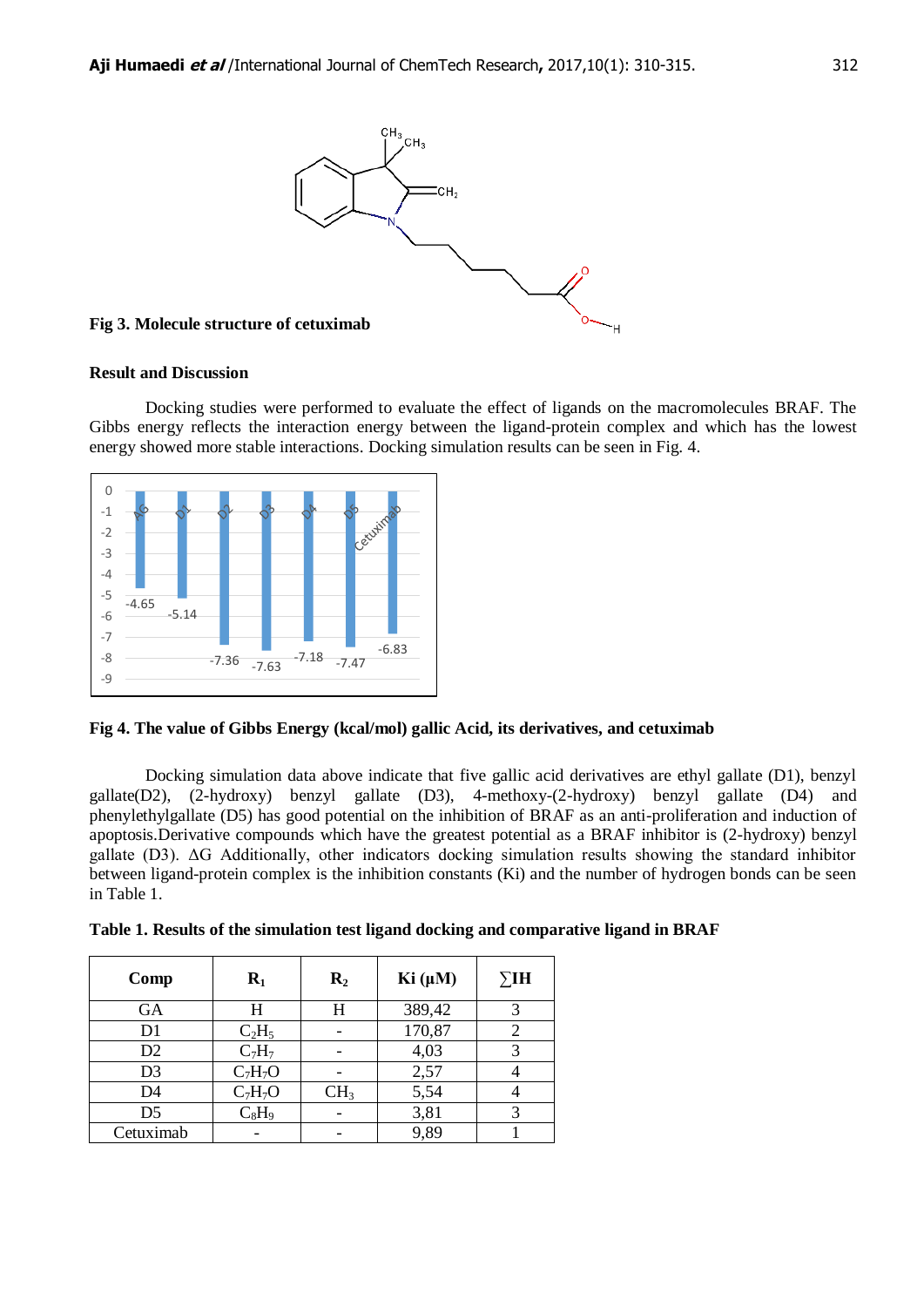GA :gallic acid; D1 : ethyl gallate; D2 : 4-methoxy-(2-hidroksi) benzyl gallate; D3 : benzyl gallate; D4 : phenylethylgallate; D5 : (2-hydroxy) benzyl gallate; Ki (inhibition constant); ∑IH (amount of hydrogen bond); Rmsd (Root mean square deviation).

Docking simulations good indicator can be seen by comparing the value of the Gibbs energy  $( \Delta G )$ , inhibition constant, and the amount of hydrogen interaction as astandard inhibitor.A bond forming strong complexesis characterized by a low ΔG value, lower inhibition constants, and the large number hydrogen interactions.Based on the simulation results of docking four gallic acid derivatives, namely D2, D3, D4, and D5 have a pretty good indicator criteria (based on Fig. 4 and Table 1) and can potentially be used as a colon cancer drug candidates to inhibit the BRAF residue.Compounds that show a strong bond between the ligand-protein complex under the three indicators are derivatives 3 with ΔG value, Ki and ΣIH respectively is -7.63 kcal/mol, 2.57 μM, and 4.

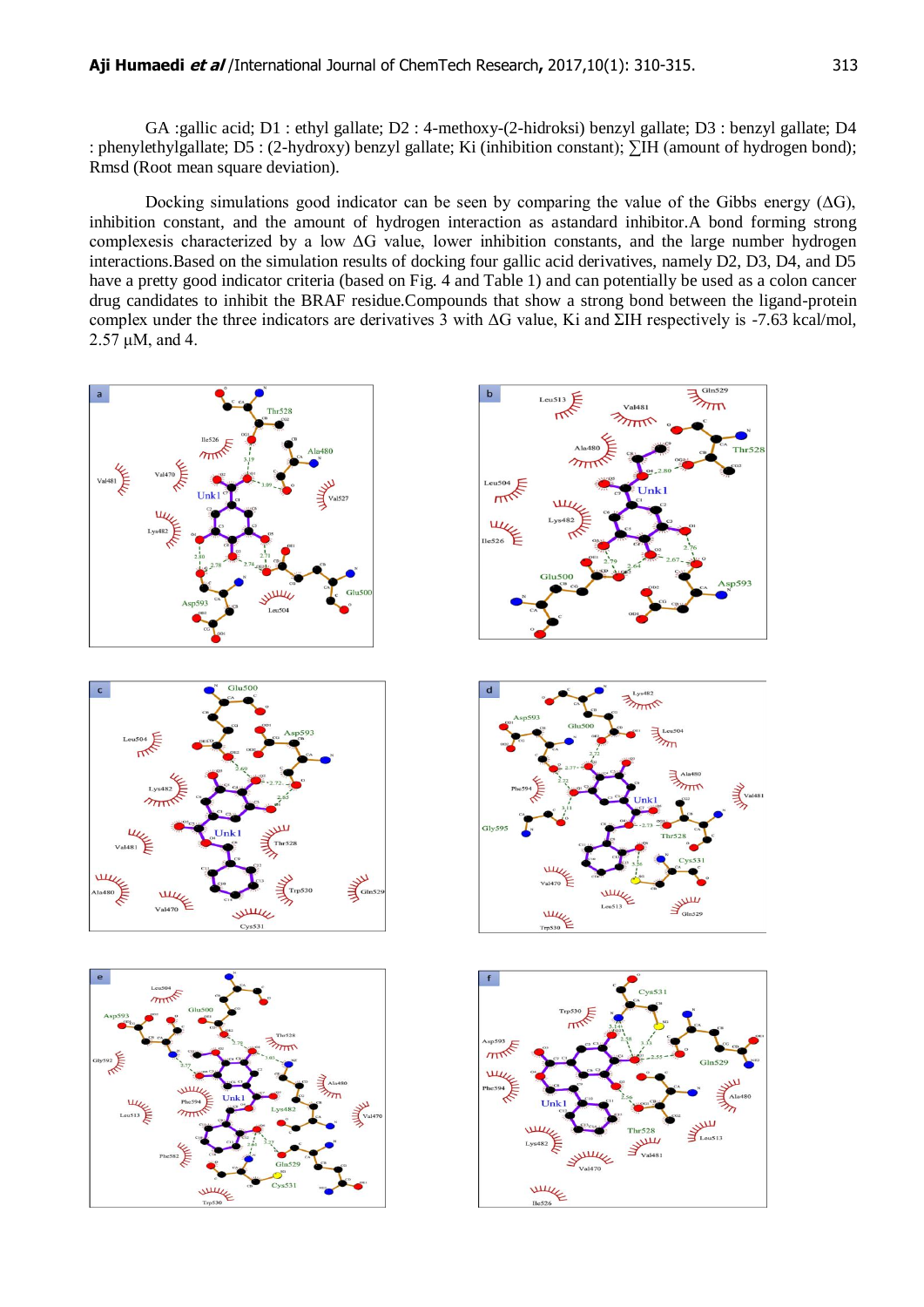

## **Fig 5. Interactions of BRAF residue with gallic acid and its derivatives, as well as comparative ligand; a) gallic acid, (b) ethyl gallate, (c) benzyl gallate, (d) 2-hydroxy benzyl gallate, (e) 4-methoxy (2-hydroxy) benzyl gallate, (f) phenylethylgallate, and (g) cetuximab**

Bonds between the ligands with the BRAF residue was hydrogen bonding which binds to amino acids LYS<sup>482</sup>, GLU<sup>500</sup>, LEU<sup>513</sup>, THR<sup>528</sup>, GLN<sup>529</sup>, CYS<sup>531</sup> and ASP<sup>593</sup> distances <3,5 Å (Fig. 5). Most of the interactions that occur are the amino acids  $GLU<sup>500</sup>$  and  $ASP<sup>593</sup>$  that show stability and a very solid bond between ligands (gallic acid and its derivatives) with residues.Whereas for the comparison ligand is cetuximab give weak hydrogen bonds to LYS<sup>482</sup>. Research conducted Yang *et al* (2011) demonstrated that amino acids Glu<sup>501</sup>, Cys<sup>532</sup>, and Asp<sup>594</sup> with a distance <3.5 Å give a very strong hydrogen bonds and stable in BRAF residue<sup>23</sup>.

#### **Conclusion**

The study results molecular dockingshowed that the four derivatives of gallic acid are D2, D3, D4, and D5 potential as a colon cancer drug candidate compared with gallic acid and an anticancer drug cetuximab is based on three indicators emphasize that  $\Delta G$ . Ki and ΣIH.Docking simulations reflecting the initial step in the development of the discovery of new drug candidates.Furthermore, the research needs to be done by invitro / in vivo to assess the potential compound gallic acid and its derivatives as a drug candidate in the treatment of colon cancer.

### **References**

- 1. Pawar NP, Salunke RV. Development And Validation Of UV SpectrophotometricMethod For Simultaneous Estimation Of Rutin And Gallic AcidIn Hydroalcoholic Extract Of Triphalachurna. International Journal of PharmTech Research.,2013, 5 (2) : 724-729.
- 2. Sun J, Chu Y.F, Wu X, Liu R.H. Antioxidant and Antiproliferative Activities of Common Fruits. J Agric Food Chem., 2002, 50 (25): 7449-7454.
- 3. Inoue M, R Suzuki, T Koide, N Saguchi, Y Ogihara, Y.Y. Antioxidant, Gallic Acid, Induces Apoptosis In HL-60RG Cells. Biochem Biophys Res Commun., 1994,204 (2): 898–904.
- 4. Kawada M, Ohno Y, Ri Y, Ikoma T, Yuugetu H, Asai T, et al. Anti-Tumor Effect of Gallic Acid on LL-2 Lung Cancer Cells Transplanted in Mice. Anticancer Drugs.,2001, 12 (10): 847-852.
- 5. Hajiaghaalipour F, Kanthimathi MS, Sanusi J, Rajarajeswaran J.White Tea (Camellia sinensis) Inhibits Proliferation of the Colon Cancer Cell line, HT-29, Activates Caspases and Protects DNA of Normal Cells AgainstOxidative Damage.Food Chem., 2015, 169 : 401-410.
- 6. Sohi K.K, Mittal N, Hundal M.K, Khanduja K.L. Gallic Acid, an Antioxidant, Exhibits Antiapoptotic Potential in Normal Human Lymphocytes: a Bcl-2 Independent Mechanism. J NutrSciVitaminol., 2003, 49(4): 221-227.
- 7. Manach C, Williamson G, Morand C, Scalbert A, Remesy C. Bioavailability and Bioefficacy of